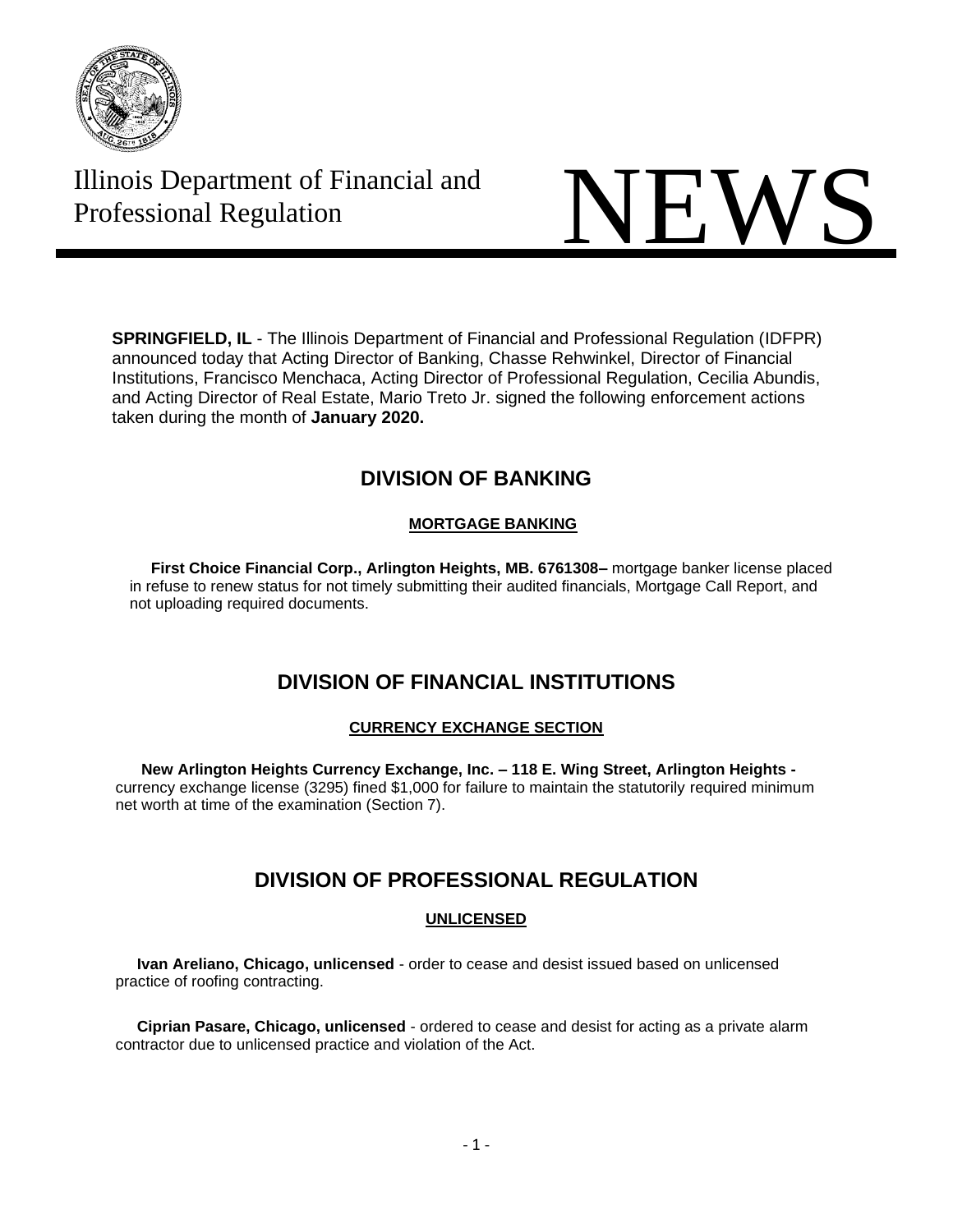# **ARCHITECT**

 **Jeffrey Funke, Chicago, 001017106** - architect license suspended for failure to file and/or pay Illinois state income taxes.

#### **BARBER, COSMETOLOGY, ESTHETICS, HAIR BRAIDING & NAIL TECHNOLOGY**

 **Indre Baranauskaite, Chicago, 169020644** - nail technician license suspended for failure to file and/or pay Illinois state income taxes.

 **Franzina Carroll, Matteson, 011235871** - cosmetology license suspended for failure to file and/or pay Illinois state income taxes.

 **Jessica Clausell, Richton Park, 011314978** - cosmetology license suspended for failure to file and/or pay Illinois state income taxes.

 **Tawana Edwards, Bolingbrook, 011320680** - cosmetology license suspended for failure to file and/or pay Illinois state income taxes.

 **Robert Fonzino, Lombard, 011152333** - cosmetology license suspended for failure to file and/or pay Illinois state income taxes.

 **Jeniffer Hall, Rock Falls, 169028834** - nail technician license issued on indefinite probation for a minimum of three years with conditions for violations of the Act and unprofessional conduct.

 **Lee, Kankakee, 011294688** - cosmetology license reprimanded and fined \$200 based on allegations of operating shop/salon without proper registration.

 **Nicole Mast, Chicago, 131011171** - esthetician license suspended for failure to file and/or pay Illinois state income taxes.

 **Sarah Murillo, Chicago, 011292636** - cosmetology license restored with reprimand and fined \$350 based on violations of Act (intermittent practice of cosmetology on a non-renewed license).

 **Kim Nguyen, Chicago, 011275846** - cosmetology license restored with reprimand and fined \$250 based on violation of probation (failure to comply with continuing education conditions).

 **Loryn Oliva, Plainfield, 131010160** - esthetician license suspended for failure to file and/or pay Illinois state income taxes.

 **Nicole Peterson, McHenry, 169020914** - nail technician license suspended for failure to file and/or pay Illinois state income taxes.

 **Princess Nails of Chicago Corporation, Chicago, 189app3902232** - shop/salon registration is to be issued with reprimand and fined \$1,000 based on violation of Act (failure to comply with change of ownership requirements).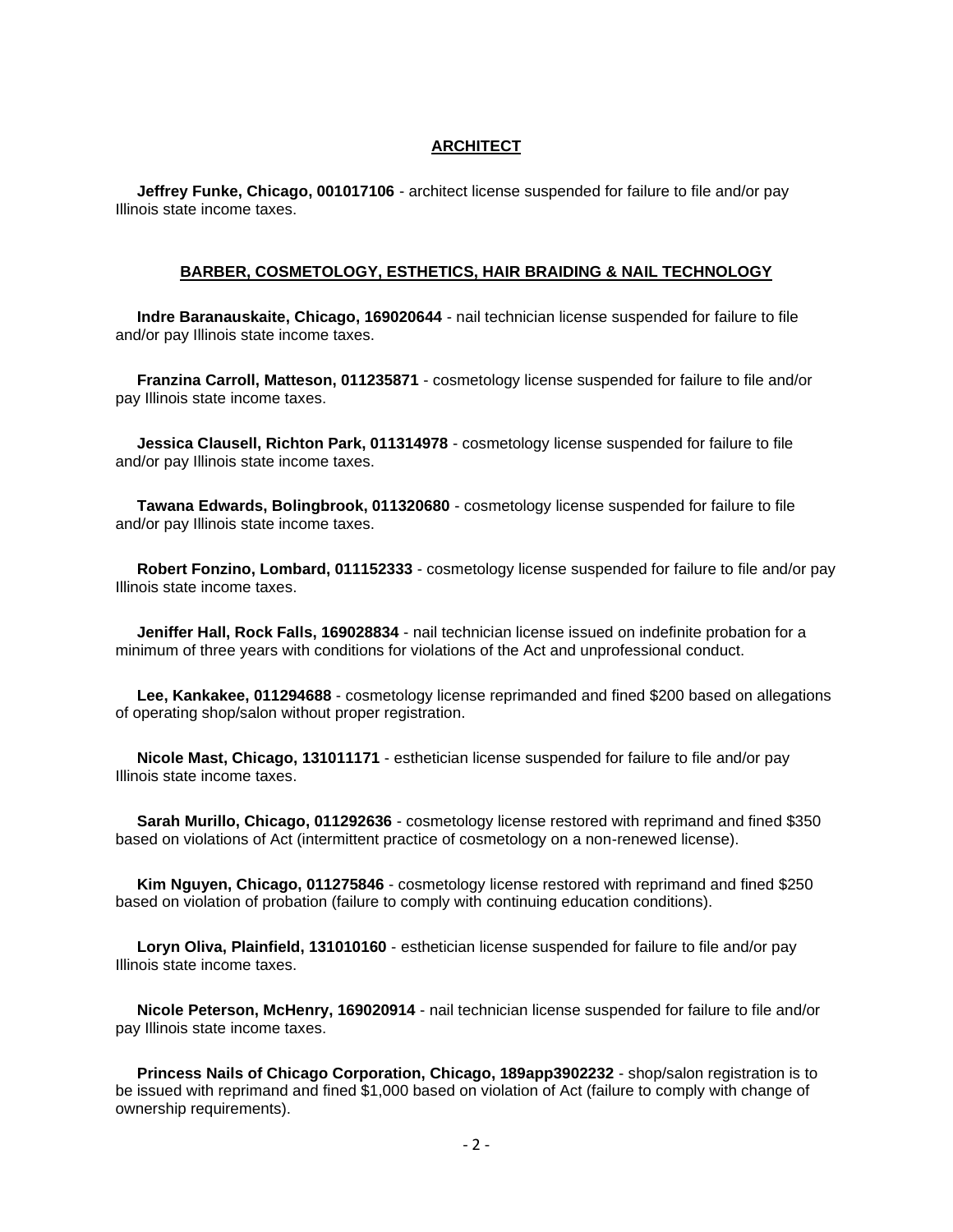**Kaitlyn Szepelak-McFadden, Channahon, 011299116** - cosmetology license suspended for failure to file and/or pay Illinois state income taxes.

 **Nanda Wait, Chicago, 131006503** - esthetician license suspended for failure to file and/or pay Illinois state income taxes.

 **Tyron Whittington, Waukegan, 006063517** - barber license suspended for failure to file and/or pay Illinois state income taxes.

## **DENTAL**

 **Earl Brownlee, Chicago, 019014557** - dental license reprimanded and fined \$5,000 due to respondent's unlicensed practice.

# **COLLECTION AGENCY**

 **Healthcare Collections, Phoenix, AZ, 017022299** - collection agency license issued with reprimand based on sister state discipline.

 **Nationwide Credit, Plymouth Meeting, PA, 017022298** - collection agency license issued on probation for one year with conditions based on discipline by other jurisdictions.

# **PRIVATE DETECTIVE, PRIVATE ALARM, PRIVATE SECURITY & LOCKSMITH**

 **Mariah Abrams, Chicago, 129445885** - permanent employee registration card placed on definite non-reporting probation for two years due to violation of the Act.

 **Eric Adams, Chicago Heights, 129405814** - permanent employee registration card suspended for being more than 30 days delinquent in the payment of child support.

 **Lavonne Anderson, Chicago, 129272932** - permanent employee registration card suspended for failure to file and/or pay Illinois state income taxes.

 **Nakita Armstead, Zion, 129437521** - permanent employee registration card suspended for failure to file and/or pay Illinois state income taxes.

 **Mary Awe, Posen, 129334977** - permanent employee registration card suspended for failure to file and/or pay Illinois state income taxes.

 **Miguel Ayala, Chicago, 129378185** - permanent employee registration card placed in refuse to renew status for failure to appear for a disciplinary conference.

 **Vanisha Beard, Danville, 129418499** - permanent employee registration card suspended for failure to file and/or pay Illinois state income taxes.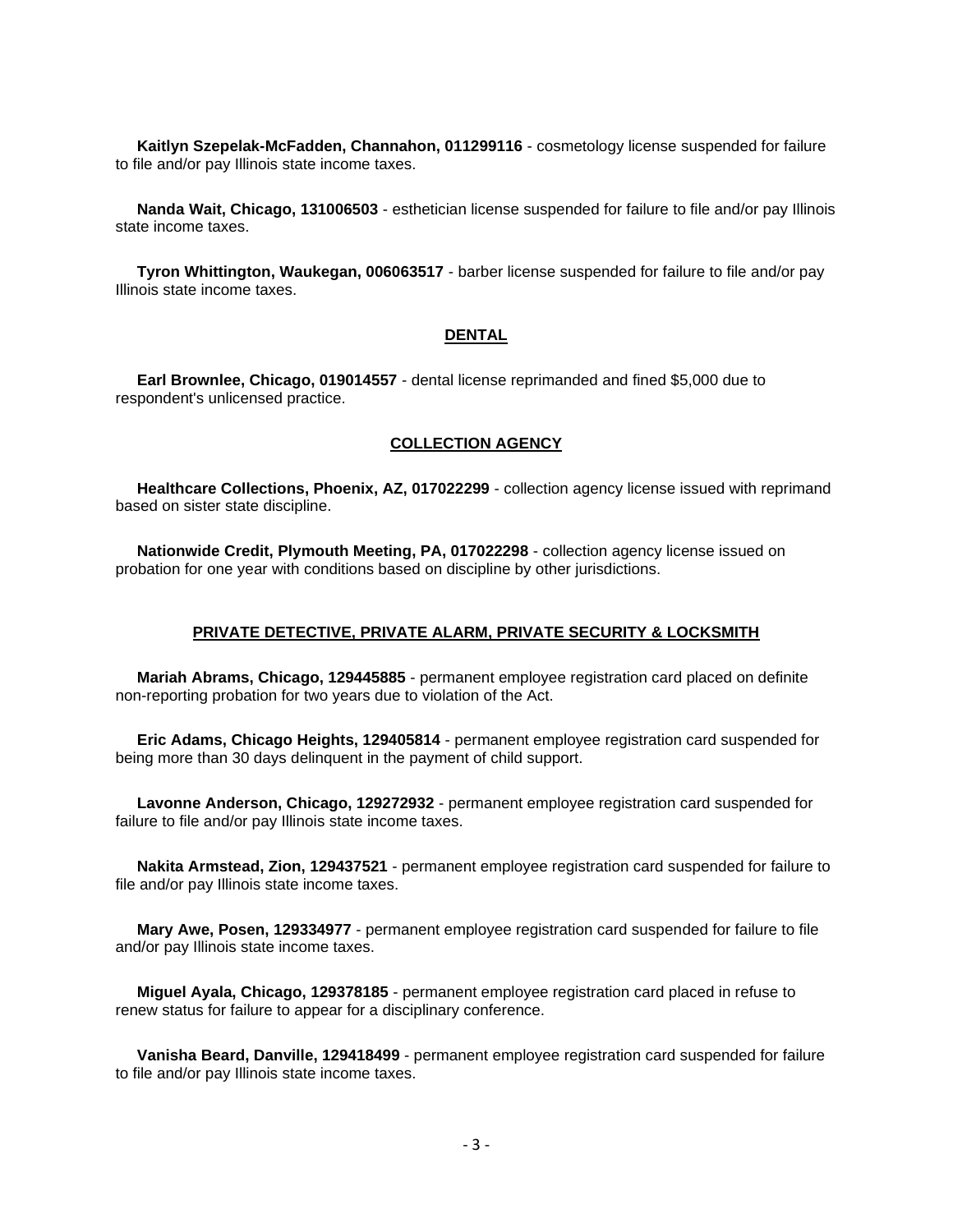**Marco Berlanga, Chicago, 129437136** - permanent employee registration card suspended for being more than 30 days delinquent in the payment of child support.

 **Robert Billingsley, Country Club Hill, 129445884** - permanent employee registration card placed on definite non-reporting probation for one year due to violation of the Act.

 **James Campbell, Chicago, 129421320** - permanent employee registration card suspended for failure to file and/or pay Illinois state income taxes.

 **Dorian Cannon, Chicago, 129405722** – permanent employee registration card placed on definite non-reporting probation for one year due to violation of the Act.

 **Rolando Cantu, Rock Island, 129320442** - permanent employee registration card placed in refuse to renew status for failure to appear for a disciplinary conference.

 **Marcus Carter, Aurora, 129357478** - permanent employee registration card suspended for failure to file and/or pay Illinois state income taxes.

 **Flor Castro, Chicago, 129391562** - permanent employee registration card suspended for failure to file and/or pay Illinois state income taxes.

 **Siearra Chance, Granite City, 129445649** - permanent employee registration card placed on definite non-reporting probation for two years due to violation of the Act.

 **Jason Clark, Chicago, 129402023** - permanent employee registration card suspended for failure to file and/or pay Illinois state income taxes.

 **Cornelius Cole, Chicago, 129395775** - permanent employee registration card suspended for being more than 30 days delinquent in the payment of child support.

 **Terrance Craig, Monee, 129211441** - permanent employee registration card suspended for failure to file and/or pay Illinois state income taxes.

 **Edward Davila, Chicago, 129437944** - permanent employee registration card suspended for failure to file and/or pay Illinois state income taxes.

 **Robert Davis, Gary, IN, 129446358** - permanent employee registration card placed on definite reporting probation for three years due to violation of the Act.

 **Arthur Dukes, Chicago, 129446353** - permanent employee registration card placed on definite nonreporting probation for two years due to violation of the Act.

 **Denise Durham, Chicago, 129428757** - permanent employee registration card suspended for failure to file and/or pay Illinois state income taxes.

 **Daniel Ferrer, Chicago, 129366052** - permanent employee registration card suspended for being more than 30 days delinquent in the payment of child support.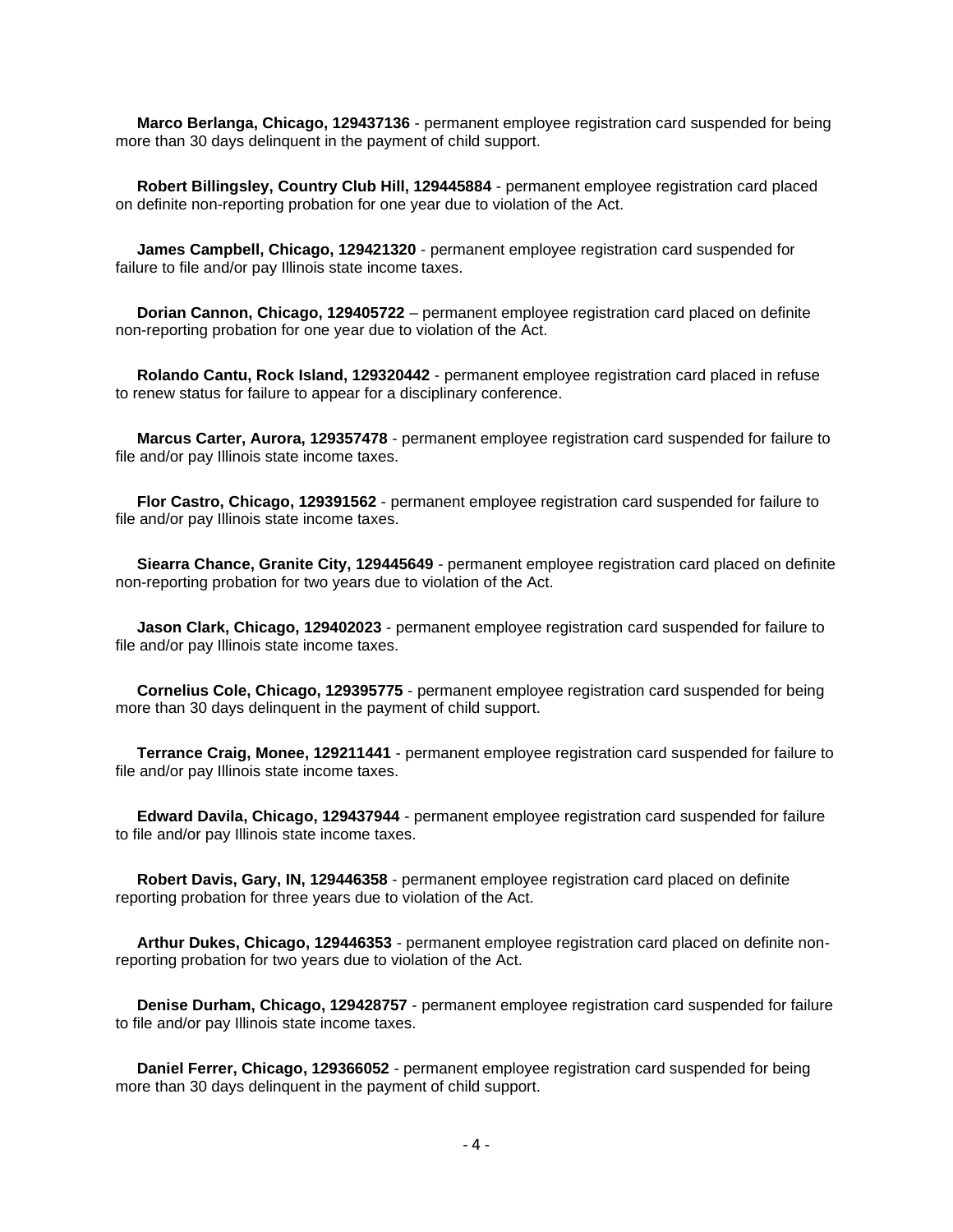**Rayshawnda Flowers, Chicago, 129445653** - permanent employee registration card placed on definite non-reporting probation for two years due to violation of the Act.

 **Shondrea Franklin, Chicago, 129425887** – permanent employee registration card placed on definite non-reporting probation for three years due to failure to report an arrest to the Department.

 **Michael Gibson, Harvey, 129376114** - permanent employee registration card placed in refuse to renew status for failure to appear for a disciplinary conference.

 **Henry Griffith, Peoria, 129406681** - permanent employee registration card suspended for being more than 30 days delinquent in the payment of child support.

 **Julian Hawkins, Chicago, 129387255** - permanent employee registration card placed in refuse to renew status for failure to appear for a disciplinary conference.

 **Shartia Hayes, Chicago, 129236729** - permanent employee registration card placed in refuse to renew status for failure to appear for a disciplinary conference.

 **Merlin Henderson, Chicago, 129434675** - permanent employee registration card suspended for failure to file and/or pay Illinois state income taxes.

 **Viola Henry, Chicago, 129291879** - permanent employee registration card suspended for failure to file and/or pay Illinois state income taxes.

 **Latanya Holiday, Chicago, 129239971** - permanent employee registration card placed in refuse to renew status for failure to appear for a disciplinary conference.

 **Bjorn Hulleberg, Rockford, 129435751** - permanent employee registration card suspended for failure to file and/or pay Illinois state income taxes.

 **Avery Hunter, Chicago, 129370915** - permanent employee registration card suspended for failure to file and/or pay Illinois state income taxes.

 **Emmanuel Hurst, Chicago, 129385790** - permanent employee registration card suspended for being more than 30 days delinquent in the payment of child support.

 **Damiso Johnson, Chicago, 129278925** - permanent employee registration card suspended for being more than 30 days delinquent in the payment of child support.

 **Rahem Jones, Chicago, 129303924** - permanent employee registration card suspended for being more than 30 days delinquent in the payment of child support.

 **Deondre Kinsey, Chicago, 129381117** - permanent employee registration card placed in refuse to renew status for being more than 30 days delinquent in the payment of child support.

 **Robert Labrockington, Harvey, 129399370** - permanent employee registration card placed in refuse to renew status for failure to appear for a disciplinary conference.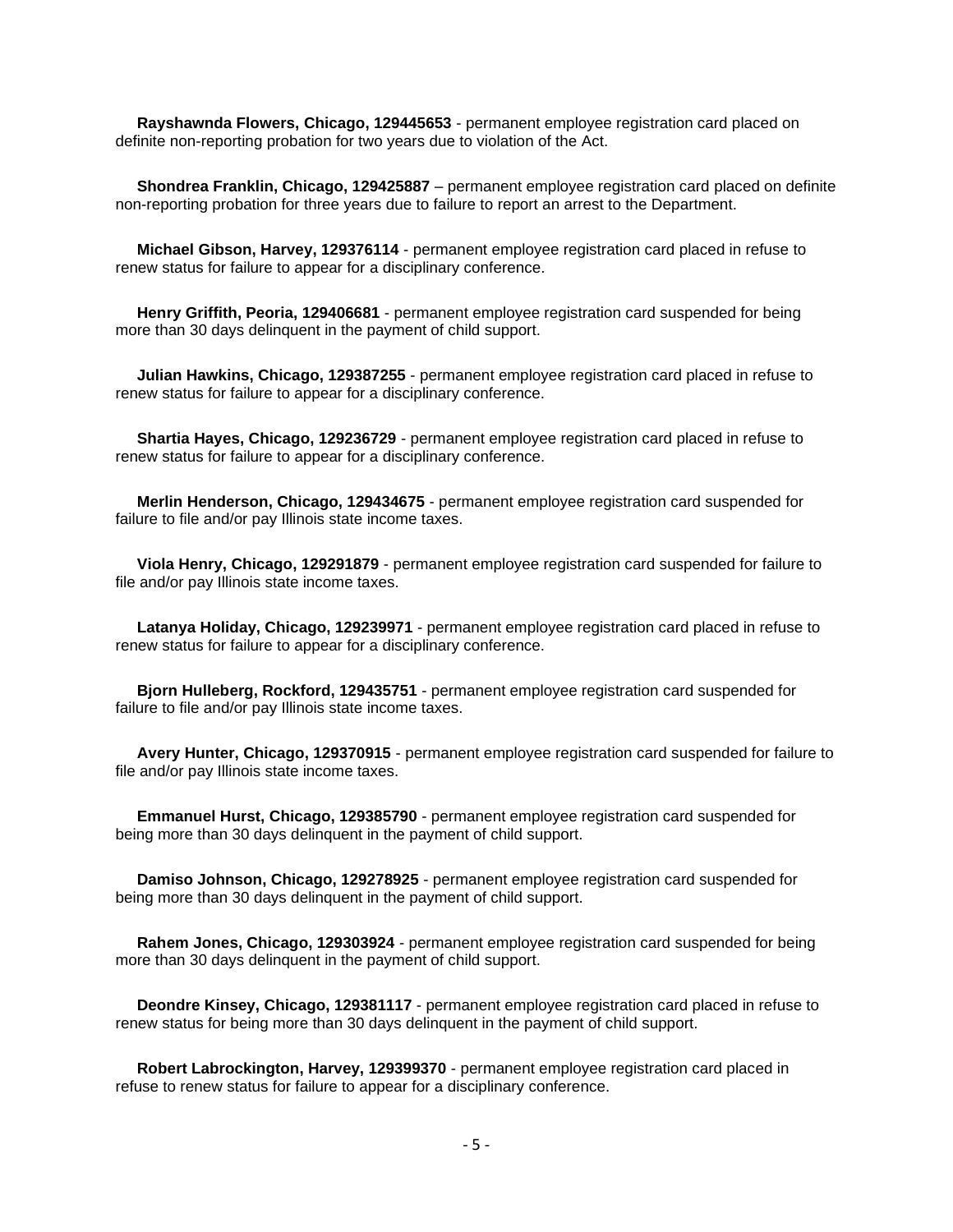**Jose Lara, Chicago, 129310277** - permanent employee registration card suspended for failure to file and/or pay Illinois state income taxes.

 **Rodney Leachman, Chicago, 129446355** - permanent employee registration card placed on definite non-reporting probation for one year due to violation of the Act.

 **Jonathan Lee, Lynwood, 129394780** - permanent employee registration card suspended for failure to file and/or pay Illinois state income taxes.

 **Marquisha Liberty, Chicago, 129435025** - permanent employee registration card placed on definite non-reporting probation for two years due to violation of the Act.

 **Giuseppe Lombardo, Itasca, 129391432** - permanent employee registration card placed in refuse to renew status for failure to appear for a disciplinary conference.

 **Alex Mack, Chicago, 129324312** - permanent employee registration card placed in refuse to renew status for failure to appear for a disciplinary conference.

 **Vincent Mathis, Chicago, 129445879** - permanent employee registration card placed on definite non-reporting probation for one year due to violation of the Act.

 **Brian McCray, Harvey, 129403345** - permanent employee registration card suspended for failure to file and/or pay Illinois state income taxes.

 **Natasha McNeal, Calumet City, 129388409** - permanent employee registration card suspended for failure to file and/or pay Illinois state income taxes.

 **Ardell McNeal, Chicago, 129446349** - permanent employee registration card placed on definite nonreporting probation for three years due to violation of the Act.

 **Ralph McNeal, Chicago, 129446370** - permanent employee registration card placed on definite nonreporting probation for one year due to violation of the Act.

 **Maya Mims, Chicago, 129417742** - permanent employee registration card placed in refuse to renew status for failure to appear for a disciplinary conference.

 **Troy Moore, Alton, 129441980** - permanent employee registration card suspended for being more than 30 days delinquent in the payment of child support.

 **Courtney Moore, Chicago, 129207112** – permanent employee registration card renewed on probation for two years due to prior violation of the Detective Act.

 **Ernest Muhammad, Riverdale, 129416521** - permanent employee registration card placed in refuse to renew status for failure to appear for a disciplinary conference.

 **Leonard Oby, Chicago, 129254886** - permanent employee registration card placed in refuse to renew status for being more than 30 days delinquent in the payment of child support.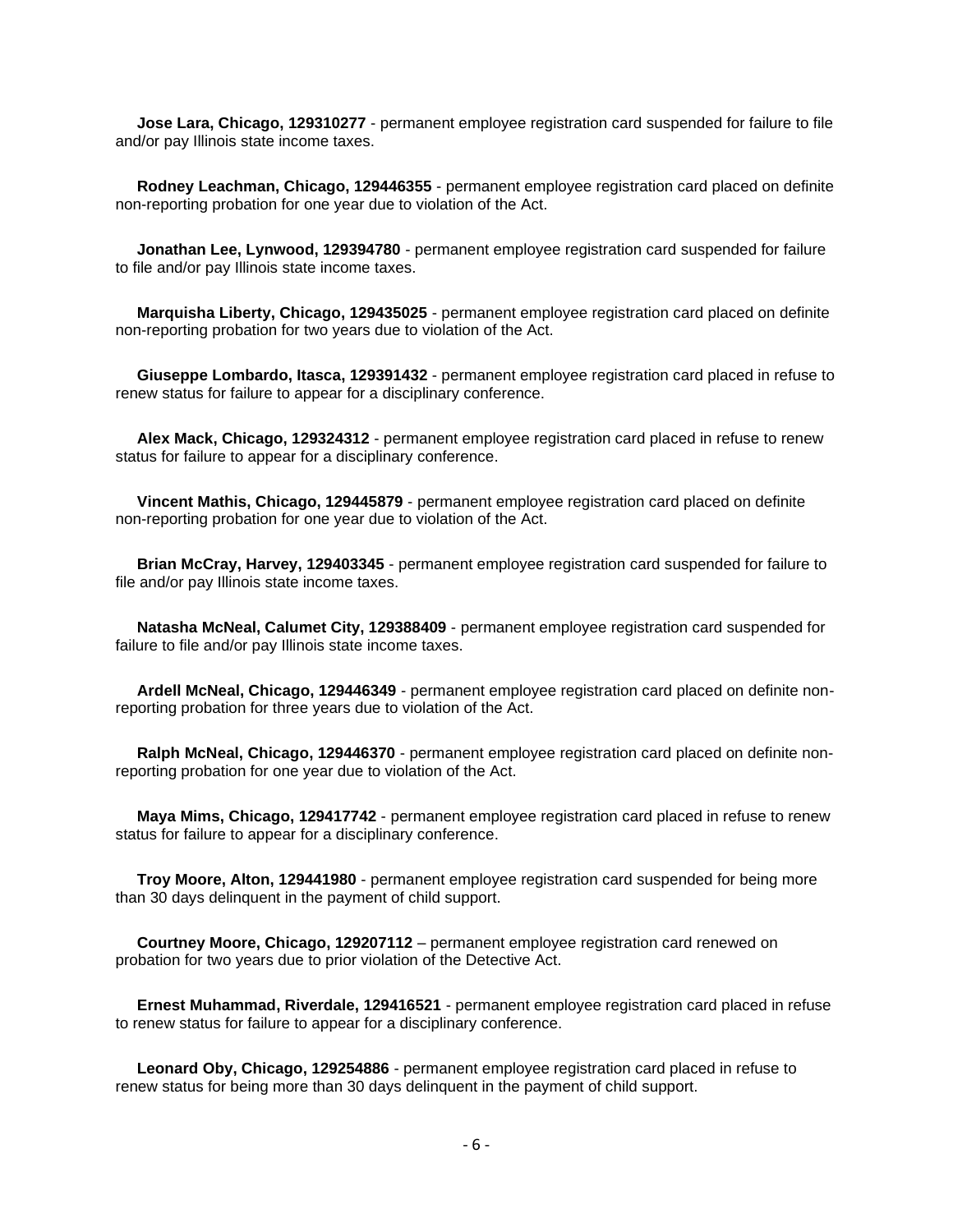**Royce Parran, Matteson, 129406561** - permanent employee registration card suspended for failure to file and/or pay Illinois state income taxes.

 **Jason Patrick, Naperville, 129383596** - permanent employee registration card placed in refuse to renew status for failure to appear for a disciplinary conference.

 **Gregory Pearson, Chicago, 129119737** - permanent employee registration card placed in refuse to renew status for failure to appear for a disciplinary conference.

 **Jermaine Pickens, Chicago, 129266538** - permanent employee registration card placed in refuse to renew status for failure to appear for a disciplinary conference.

 **Tamara Porter, Cicero, 129361226** - permanent employee registration card placed in refuse to renew status for failure to appear for a disciplinary conference.

 **Thomas Poston, Provo, UT, 129413631** - permanent employee registration card placed in refuse to renew status for failure to appear for a disciplinary conference.

 **Terrance Rice, Markham, 129363843** - permanent employee registration card suspended for failure to file and/or pay Illinois state income taxes.

 **Jessika Rodriguez, Chicago, 129374614** - permanent employee registration card suspended for failure to file and/or pay Illinois state income taxes.

 **Dwayne Rowe, Chicago, 129292564** - permanent employee registration card placed in refuse to renew status for failure to appear for a disciplinary conference.

 **Marvin Sampson, Chicago, 129446356** - permanent employee registration card is placed on definite non-reporting probation for two year due to violation of the Act.

 **Christian Sanchez, Chicago, 129416649** - permanent employee registration card suspended for failure to file and/or pay Illinois state income taxes.

 **Steve Saylor, Bolingbrook, 129271812** - permanent employee registration card placed in refuse to renew status for failure to appear for a disciplinary conference.

 **Joewaun Scott, Willowbrook, 129446354** - permanent employee registration card placed on definite non-reporting probation for two years due to violation of the Act.

 **Ivan Serrano, Chicago, 129408483** - permanent employee registration card suspended for failure to file and/or pay Illinois state income taxes.

 **Brian Sims, Evergreen Park, 129431970** - permanent employee registration card suspended for failure to file and/or pay Illinois state income taxes.

 **Doran Sims, Chicago, 129372642** - permanent employee registration card placed in refuse to renew status for failure to appear for a disciplinary conference.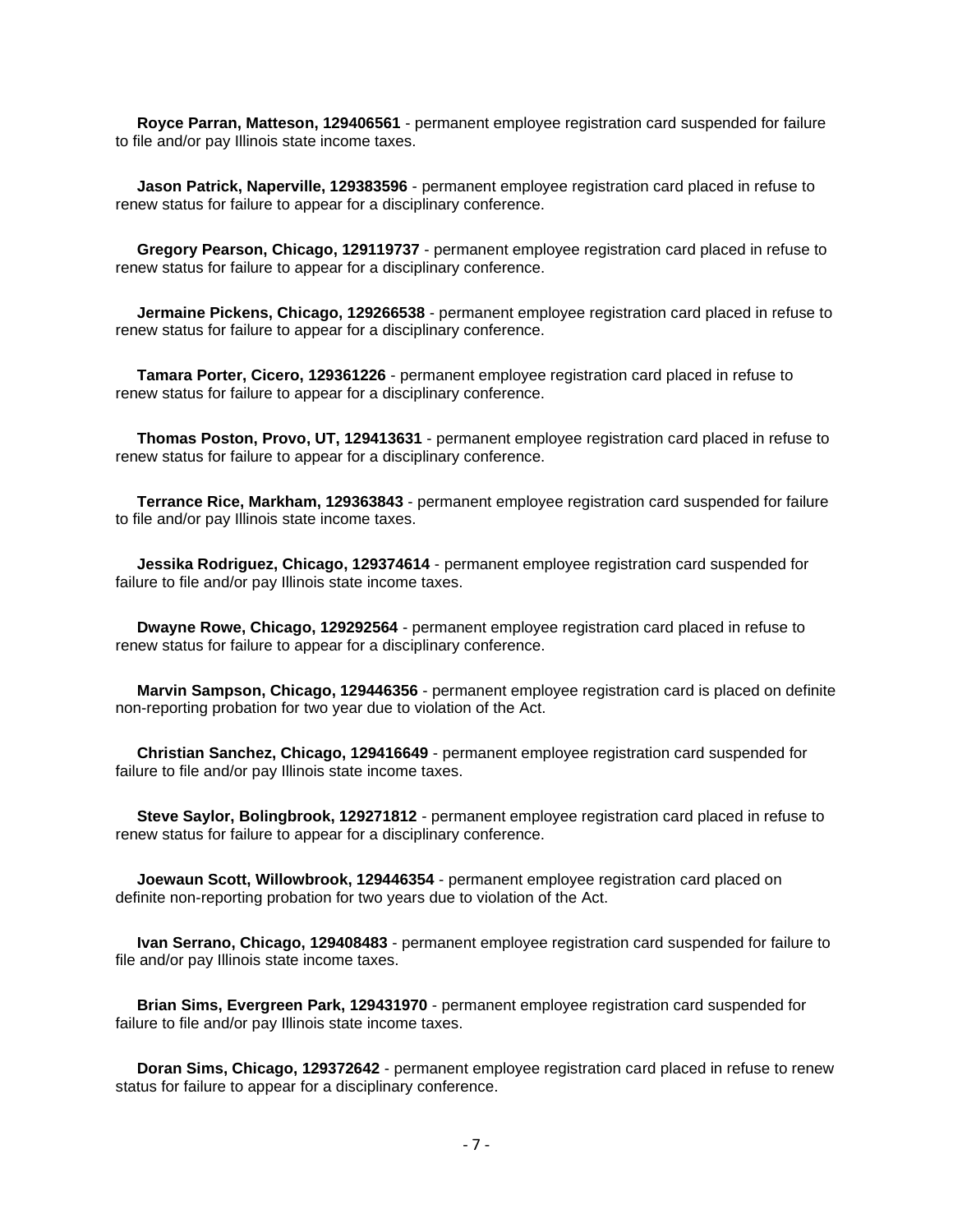**Ishmael Smith, St. Louis, MO, 129445657** - permanent employee registration card placed on definite non-reporting probation for one year due to violation of the Act.

 **Julius Spearman, Burnham, 129266283** - permanent employee registration card placed in refuse to renew status for failure to appear for a disciplinary conference.

 **Jeffrey Spiewak, Glendale Heights, 129260748** - permanent employee registration card placed in refuse to renew status for failure to appear for a disciplinary conference.

 **Myles Swets, Lansing, 129420769** - permanent employee registration card suspended for failure to file and/or pay Illinois state income taxes.

 **Levion Thomas, Calumet City, 129388825** – permanent employee registration card indefinitely suspended due to violation of probation and violation of the Act.

 **Mitchell Thomas, Calumet City, 129403740** - permanent employee registration card placed in refuse to renew status for failure to appear for a disciplinary conference.

 **Terrance Thomas, Chicago, 129368445** - permanent employee registration card placed in refuse to renew status for failure to appear for a disciplinary conference.

 **Anthony Webber, Pekin, 129186093** - permanent employee registration card placed in refuse to renew status for failure to appear for a disciplinary conference.

 **Lamont White, Chicago, 129437415** - permanent employee registration card suspended for failure to file and/or pay Illinois state income taxes.

 **Demetrius Williams, Chicago, 129387842** - permanent employee registration card suspended for failure to file and/or pay Illinois state income taxes.

#### **FUNERAL DIRECTOR AND EMBALMER**

 **Eugene Gerardi, Frankfort, 034010504** - funeral director and embalmer license suspended for failure to file and/or pay Illinois state income taxes.

# **IL ROOFING CONTRACTOR**

 **A+ Home Remodeling Company, Burr Ridge, 104012553** - roofing contractor license reprimanded and fined in the amount of \$5,000 based on aiding and assisting unlicensed practice of roofing contracting.

 **Euclid Roofing & Siding Inc., Palatine, 104001742** - roofing contractor license reprimanded and fined \$2,500 based on allegations of aiding and assisting unlicensed practice of roofing contracting.

 **Gold Standard Restoration Inc., Crystal Lake, 104016437** - roofing contractor license reprimanded based on allegations of aiding and assisting unlicensed practice of roofing contracting.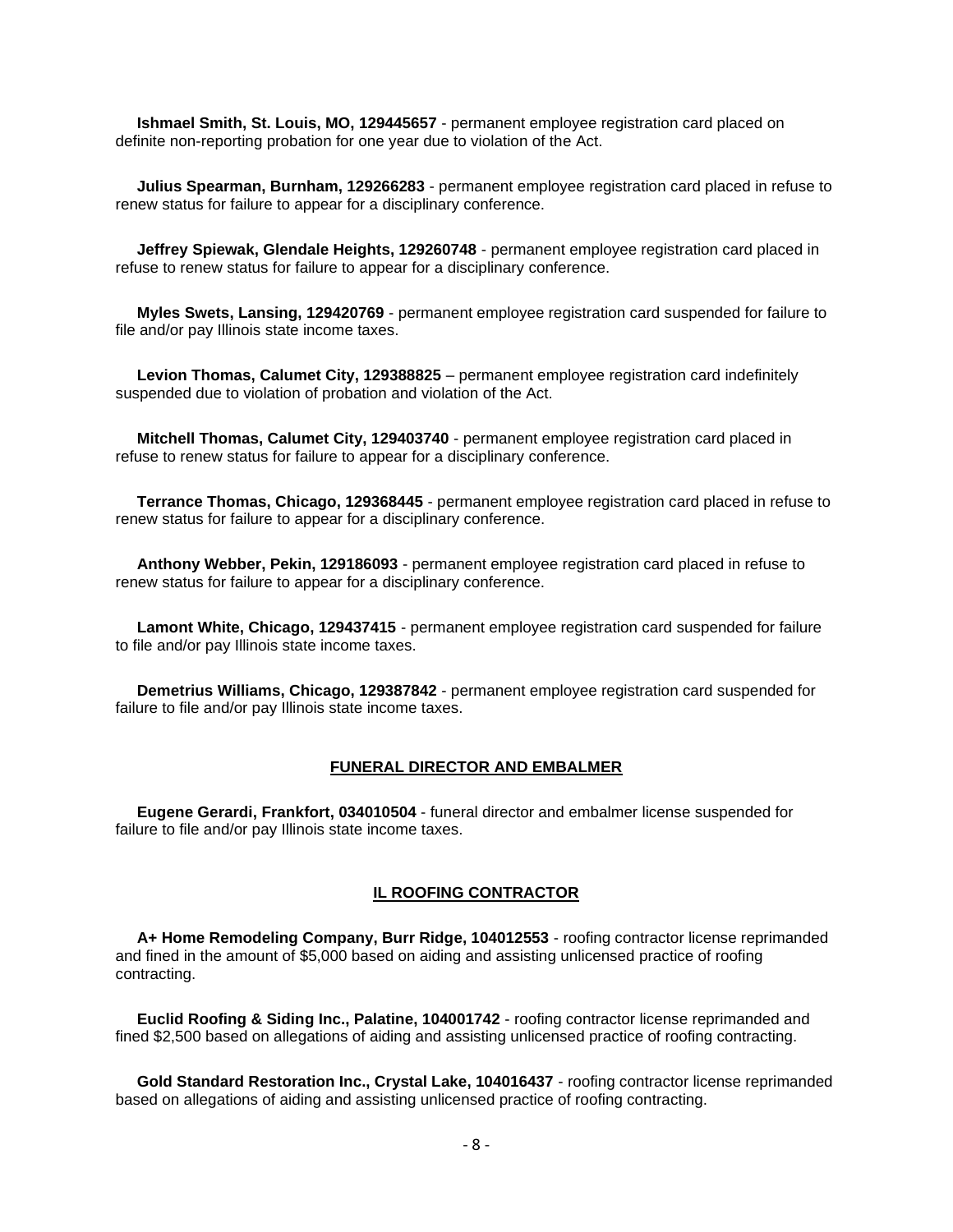**I Restore STL, LLC, Shiloh, 104018136** - roofing contractor license reprimanded and fined \$3,000 based on aiding and assisting unlicensed practice of roofing contracting.

# **MASSAGE THERAPY**

 **Jeffreeman Brown, Chicago, 227086460** - massage therapy license placed on definite probation for two years as the result of unprofessional conduct.

 **Darrin Cobbs, Chicago, 227016199** - massage therapy license revoked and fined \$5,000 for violations of the Illinois Massage Licensing Act.

 **Tayonon Gbala, Oak Park, 227003033** - massage therapy license suspended for failure to file and/or pay Illinois state income taxes.

 **Jeremy Porter, Chicago, 227014087** - massage therapy license suspended for failure to file and/or pay Illinois state income taxes.

# **MEDICAL**

 **Aquino-Velasco, Schaumburg, 036065750** - physician and surgeon license placed on indefinite probation for a minimum of three years with conditions and controlled substance license is placed on indefinite suspension for a minimum of one year for failure to maintain complete and accurate controlled substance records as required by various federal regulations as identified during U.S. Department of Justice, Drug Enforcement Administration ("DEA") audits.

 **Dana Baldino, Pingree Grove, 038011528** - chiropractor license suspended for failure to file and/or pay Illinois state income taxes.

 **Naheed Bashir, Belleville, 036120409** - physician and surgeon license placed on indefinite probation for a minimum of two years and fined \$5,000 due to inappropriately prescribing controlled substances.

 **Maher Dalati, Naperville, 036087750** - physician and surgeon license temporarily suspended for engaging in an inappropriate behavior with a pediatric patient while respondent was a locum's tenens physician in the local pediatric practice.

 **Michael Farhi, Westchester, 036090871** - physician and surgeon license's indefinite probation was extended for an additional six months due to failing to report surrender of his Indiana medical license while on probation.

 **David Footerman, Chicago, 036083677** - physician and surgeon license suspended for six months due to seeking patient referrals from local cannabis dispensaries and performing local pain injections without having obtained proper informed consent from a patient.

 **Robert Gay, Mokena, 036085978** - physician and surgeon license suspended for failure to file and/or pay Illinois state income taxes.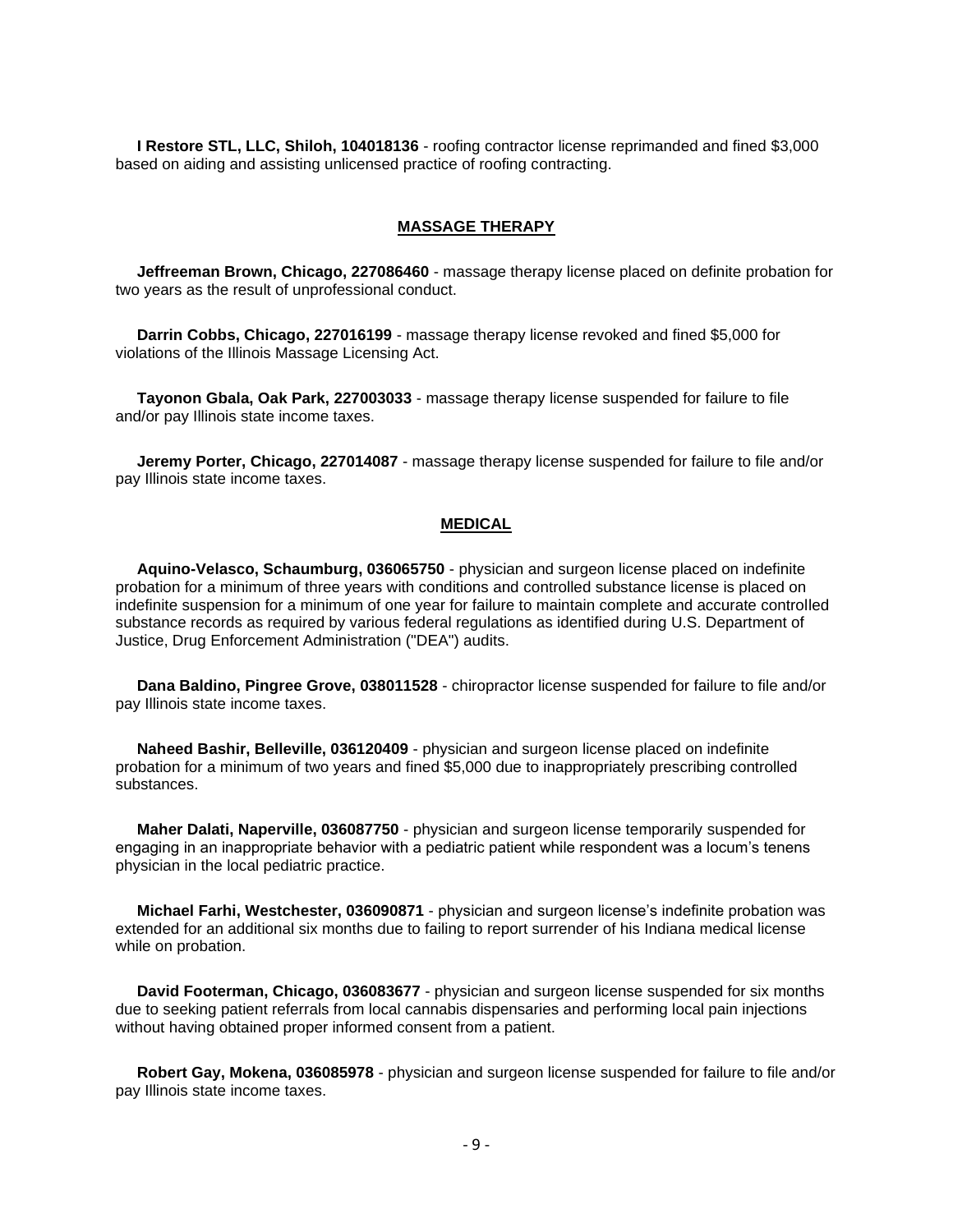**Ted Kulczycki, Batavia, 036086232** - physician and surgeon license reprimanded and must complete ten (10) Category I CMEs related to end of life care/hospice and ten (10) Category I CMEs related to informed consent, refusal of care, and documentation standards and fined \$1,000 due to failure to recommend a follow-up study when a CT scan showed a cystic lesion.

 **Yaseen Odeh, Palos Park, 036083325** - physician and surgeon license indefinitely suspended for a minimum of 12 months based on a violation of probation.

 **Melissa Pant, Lake Forest, 036126131** - physician and surgeon license and controlled substance license both placed on indefinite probation for a minimum of three years due to unprofessional conduct and diversion.

 **James Saadi, Oswego, 036113004** - physician and surgeon license suspended for failure to file and/or pay Illinois state income taxes.

 **Rudy Sabbagha, Lake Forest, 336017361** - controlled substance license placed on permanent relinquishment status due to prescribing controlled substances to his employees which led to the voluntary Surrender for Cause of his DEA registration.

# **MEDICAL CANNABIS**

 **Maria Archos-Fragias, Arlington Heights, 281333076** - registered principal officer medical cannabis license suspended for failure to file and/or pay Illinois state income taxes.

# **NURSING**

 **Angela Baker, Rockford, 043067040** - practical nurse license suspended for failure to file and/or pay Illinois state income taxes.

 **Krista Brenner, Bethalto, 041429169** - registered professional nurse license indefinitely suspended due to respondent's failure to submit to a compelled substance abuse assessment.

 **Teresa Brown, Peoria, 041387822** - registered professional nurse license indefinitely suspended for having entered the premises of her former employer without authorization; having yelled and cursed in front of the residents; having subsequently been arrested for criminal trespass to property and reckless driving; and having been sentenced to reckless driving.

 **Lindsey Burke, Peoria, 041441803** - registered professional nurse license shall be placed in refuse to renew status due to respondent's sister state discipline and failure to report said discipline to the Department.

 **Jessica Cooper, Williamsville, 041409011** - registered professional nurse license indefinitely suspended for a minimum of 12 months due to respondent's violation of probation.

 **Jennifer Duvall, Colfax, 043082034** - practical nurse license indefinitely suspended for being more than 30 days delinquent in the payment of child support.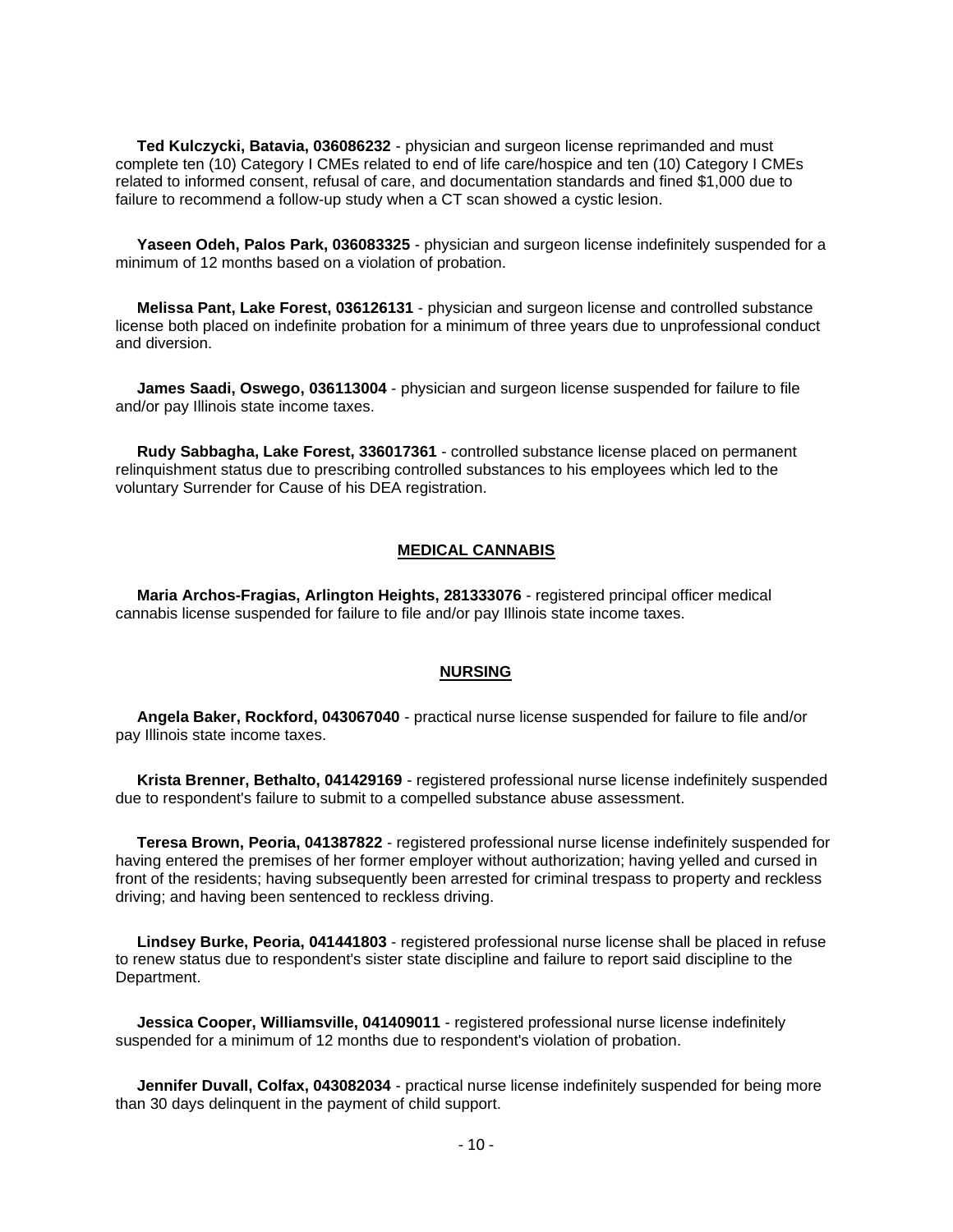**Rhonda Fouch, Chicago, 043091038** - practical nurse license suspended for failure to file and/or pay Illinois state income taxes.

 **Kristin Gibbs, Troy, 043120078** - practical nurse license indefinitely suspended due to unprofessional conduct.

 **Kristin Gibbs, Troy, 043120078** - practical nurse license indefinitely suspended due to unprofessional conduct.

 **Deborah Green, Lynwood, 041225070** - registered nurse license suspended for failure to file and/or pay Illinois state income taxes.

 **Michael Gricus, Orland Park, 041293217** - registered professional nurse license indefinitely suspended for testing positive for Fentanyl at a facility in the state of Illinois, having administered controlled substances to patients without a physician order; having altered patient records and discrepancies in patient records.

 **Tiffany Hits, Chicago, 043090814** - practical nurse license suspended for failure to file and/or pay Illinois state income taxes.

 **Jaton Hurd, Woodridge, 043122416** - practical nurse license suspended for failure to file and/or pay Illinois state income taxes.

 **Tracey Johnson, Palatine, 041268280** – registered professional nurse license suspended for failure to file and/or pay Illinois state income taxes.

 **Cara Kehrer, Breese, 041384116** - registered professional nurse license placed on indefinite probation for a minimum of three years as a result of having pled guilty to, and having been found guilty of, one count of possession of controlled substances, a Class 4 Felony, and having been sentenced to Section 420/570/410 probation for a period to two (2) years and respondent having pled guilty to, and having been found guilty of, driving under the influence of an intoxicating compound, a Class A Misdemeanor, and having been sentenced to supervision for a period of two (2) years. Respondent failed to report the sentences to the Department.

 **Kristina Lee, Bridgeview, 043104881** - practical nurse license suspended for failure to file and/or pay Illinois state income taxes.

 **David Lenninger, New Lisbon, WI, 041389245** - registered professional nurse license placed in refuse to renew status due to sister state discipline.

 **Deidre Livingston, Chicago, 043082238** - practical nurse license suspended for failure to file and/or pay Illinois state income taxes.

 **Sonda Mantels, Newman, 041326773** - registered professional nurse license permanently revoked due to forcible felony conviction.

 **Tikii Marshall, Sauk Village, 043123586** - practical nurse license is reprimanded due to unprofessional conduct.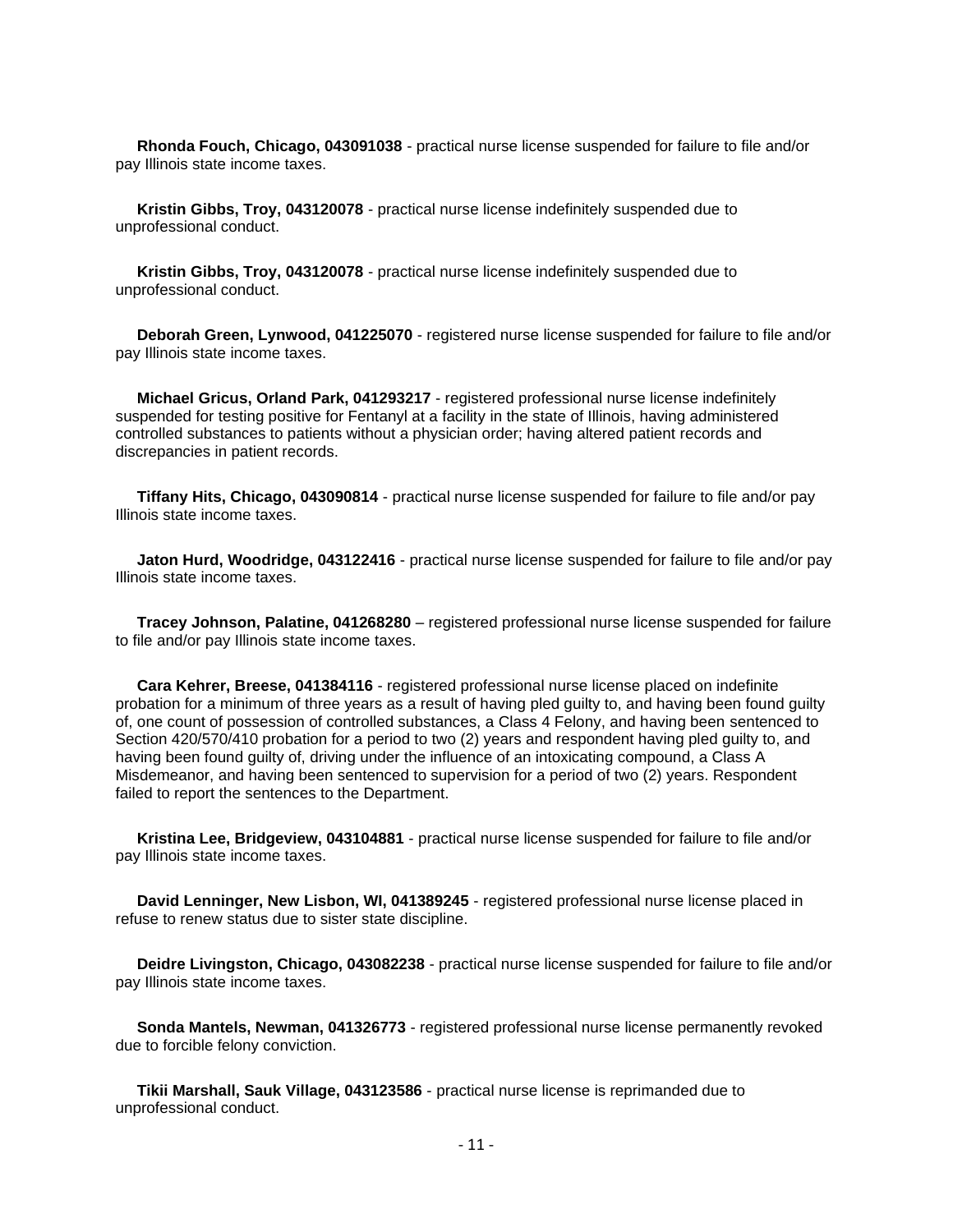**Corbin McCabe, Breese, 041332789** - registered professional nurse license revoked as a result of having testing positive for opiates and having diverted controlled substances from a facility in the state of Illinois.

 **Vanessa McClenton, Tinley Park, 041234167** - professional nursing license suspended for failure to file and/or pay Illinois state income taxes.

 **Andrew McCoy, Springfield, 041376094** - registered professional nurse license placed on indefinite probation for a minimum of three years due to unprofessional conduct.

 **Amy Melchert, Wood River, 041285049** - registered professional nurse license temporarily suspended, pending the completion of the criminal proceedings, due to the failure to comply with the terms of an Order Requiring Presence of Chaperone During Patient Encounters.

 **Catherine Miller, Eureka, 043052108** - licensed practical nurse license placed in refuse to renew status due to sister state discipline.

 **Danielle Miller, Collinsville, 043113236** - licensed practical nurse license suspended for failure to file and/or pay Illinois state income taxes.

 **Megan Moreland, Buda, 041380173** - registered professional nurse license revoked after respondent pled guilty to felony Possession of a Controlled Substance.

 **David Nozicka, Arlington Heights, 041214061** - registered nurse license indefinitely suspended for being more than thirty (30) days delinquent in the payment of child support.

 **Leslie Nussle, Cedar Rapids, IA, 041490138** - registered professional nurse license issued with a reprimand due to sister-state disciplines in Iowa and Alabama.

 **Mariann Piano, Nashville, TN, 041189870** - registered professional nurse license reprimanded and fined \$500 due to sister state discipline.

 **Melanie Plumley, Oak Lawn, 041343693** - registered professional nurse license suspended for failure to file and/or pay Illinois state income taxes.

 **Jackie Rankin, Carlinville, 041306761** - registered professional nurse license shall be placed in refuse to renew status due to respondent's sister state discipline and failure to report said discipline to the Department.

 **Latasha Rials, Normal, 043108569** – licensed practical nurse license restored to indefinite probation for a minimum of three years following her petition for review.

 **Teresa Ruchti, Beloit, WI, 041397263** - registered professional nurse license indefinitely suspended for testing positive for Fentanyl at a facility in the State of Illinois, having diverted controlled substances from the facility, having been terminated from the facility and having failed to report to the Department that she was terminated from the facility.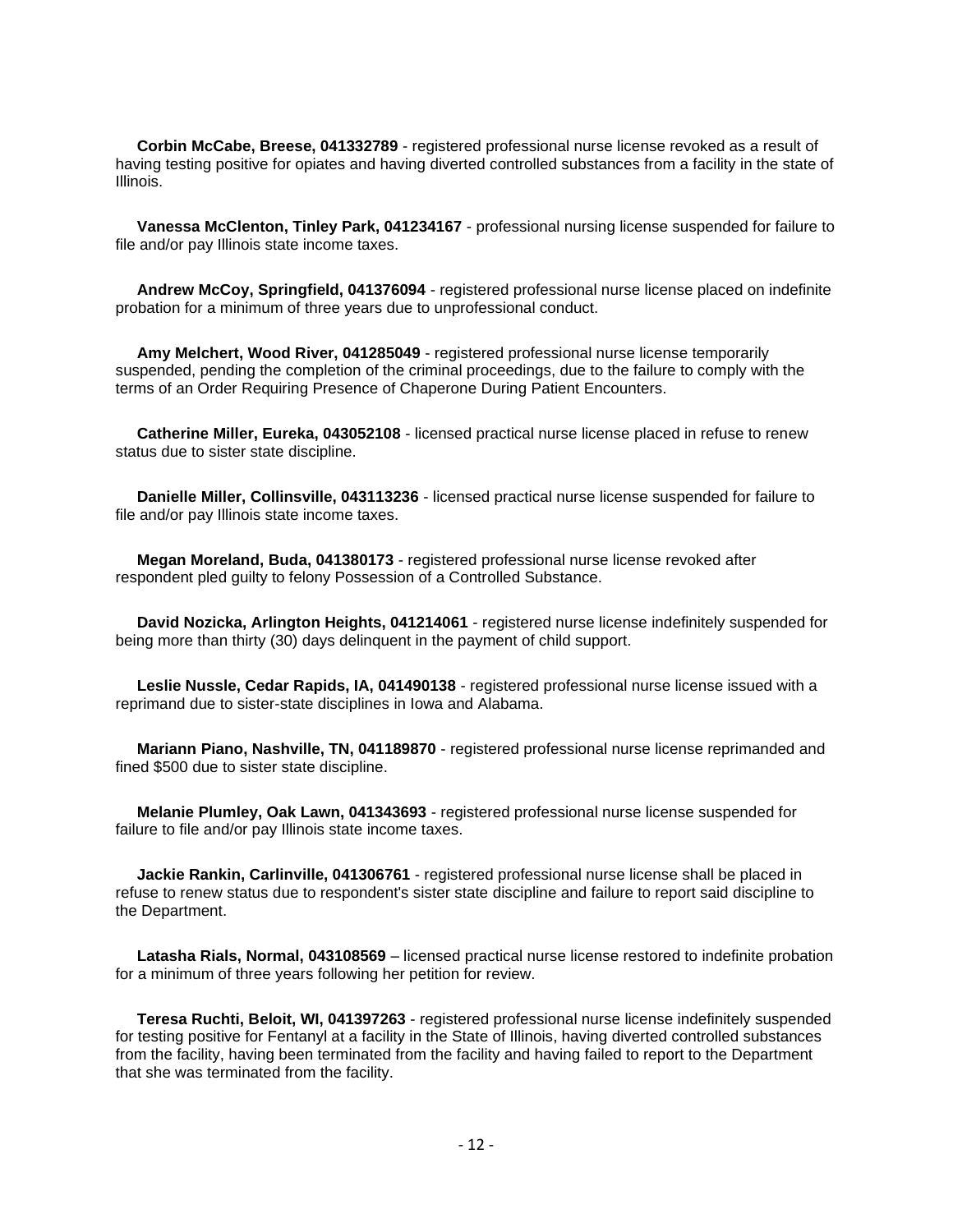**Lacey Rudy, Flora, 041395660** - registered professional nurse license indefinitely suspended for entering a negotiated plea and being found guilty of Possession of Methamphetamine, a Class 3 Felony, before the Circuit Court of Clay County, Illinois and having been sentenced to probation for a period of twenty-four (24) months.

 **Lori Sandoval, Peoria, 041320840** - registered professional nurse license reprimanded due to unprofessional conduct.

 **Pamela Schroeder, Davenport, IA, 041410840** - registered professional nursing license shall be placed in refuse to renew status due to respondent's sister state discipline.

 **Tamara Scott, Belleville, 043117956** - licensed practical nurse license suspended for failure to file and/or pay Illinois state income taxes.

 **Carrie Seiboldt, Galva, 041276588** - registered professional nurse license placed on definite probation for one year due to her having engaged in the diversion of controlled substances.

 **Robin Shelton, Crete, 041464812** - registered professional nurse license suspended for failure to file and/or pay Illinois state income taxes.

 **Andrea Smalls, Great Lakes, 041303700** - registered professional nurse license placed in refuse to renew status due to respondent's sister state discipline and failure to report said discipline to the Department.

 **Alexandria Swatsley-Vernon, Mount Carmel, 043122260** – licensed practical nurse license revoked for having pled guilty to, and being found guilty of, Possession of Methamphetamine, a Class 3 Felony, before the Circuit Court of Lawrence County, Illinois and having been sentenced to the Illinois Department of Corrections for a period of two (2) years.

 **Yolenda Taylor, Chicago, 043063451** - licensed practical nurse license suspended for failure to file and/or pay Illinois state income taxes.

 **Theresa Toman, Henrico, VA, 041437315** - registered professional nurse license placed in refuse to renew status due to sister-state discipline in Virginia because respondent was found to be unsafe to practice professional nursing.

 **Thomas Tripp, Yuma, AZ, 041312166** - registered professional nursing license shall be placed in refuse to renew status due to respondent's sister state discipline.

 **Thomas Trunk, Chicago, 041378216** - registered professional nurse license temporarily suspended, pending the completion of the criminal proceedings, due to failure to comply with the terms of an Order Requiring Presence of Chaperone during Patient Encounters.

 **Kevin Tschop, Morton, 041490409** - registered professional nurse license issued and placed on definite probation for three years due to misdemeanor Driving Under the Influence of Alcohol Offenses.

 **Latasha Turner, Chicago, 041417152** - registered professional nurse license and **043090969,** licensed practical nurse license placed in refuse to renew status due to sister-state discipline.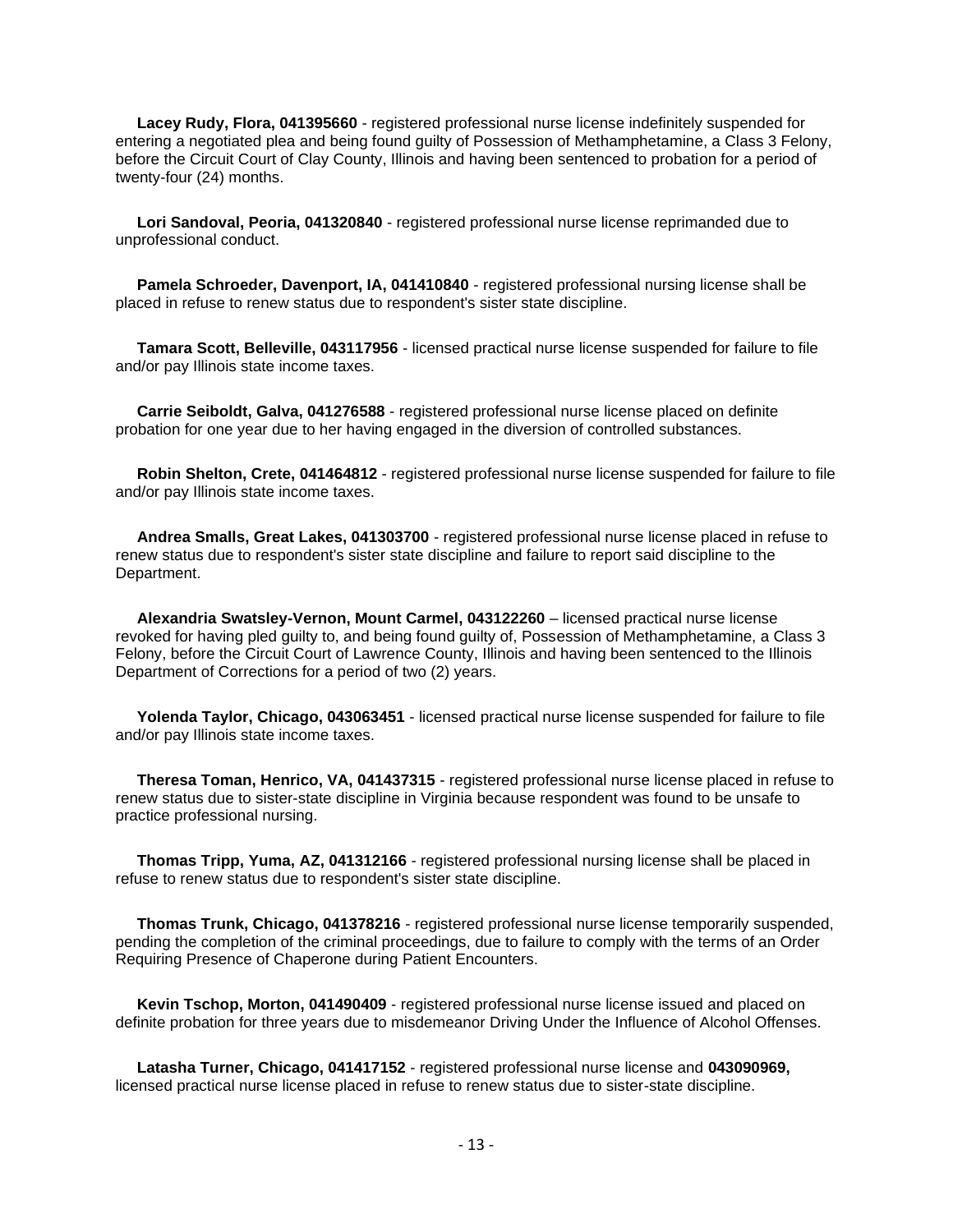**Lori Williams, Broadview, 041262554** - registered professional nursing license suspended for failure to file and/or pay Illinois state income taxes.

 **Felicia Winn, Hazel Crest, 043110626** - licensed practical nurse license suspended for failure to file and/or pay Illinois state income taxes.

# **OCCUPATIONAL THERAPY**

 **Erin Flanigan, Centralia, 057003822** - certified occupational therapy assistant license reprimanded for failing to maintain accurate treatment records for occupational therapy patient at the Helia Health Care of Benton in Benton, Illinois.

# **PHARMACY**

 **Steven Cummings, Cullom, 049172668** - pharmacy technician license revoked due to unfitness to practice and unprofessional conduct.

 **Melissa Koenick, Byron, 049203776** - pharmacy technician license placed in refuse to renew status due to her having engaged in the diversion of controlled substances.

 **Midwest Veterinary Supply Inc, Lakeville, MN, 004000257** - wholesale drug distributor license reprimanded due to a sister-state discipline received in the state of Alabama.

 **Payge Myers, DuQuoin, 049205847** - pharmacy technician license suspended for failure to file and/or pay Illinois state income taxes.

 **Delores Norman, Hazel Crest, 049101388** - pharmacy technician license suspended for failure to file and/or pay Illinois state income taxes.

 **Janice Shaw, Richton Park, 049102041** - pharmacy technician license suspended for failure to file and/or pay Illinois state income taxes.

#### **PROFESSIONAL COUNSELOR**

 **Tiaressa Doyle, Chicago Ridge, 180010643** - licensed clinical professional counselor license suspended for failure to file and/or pay Illinois state income taxes.

# **PUBLIC ACCOUNTANT**

 **Juannell Jefferson, Chicago, 065022875** - certified public accountant license suspended for failure to file and/or pay Illinois state income taxes.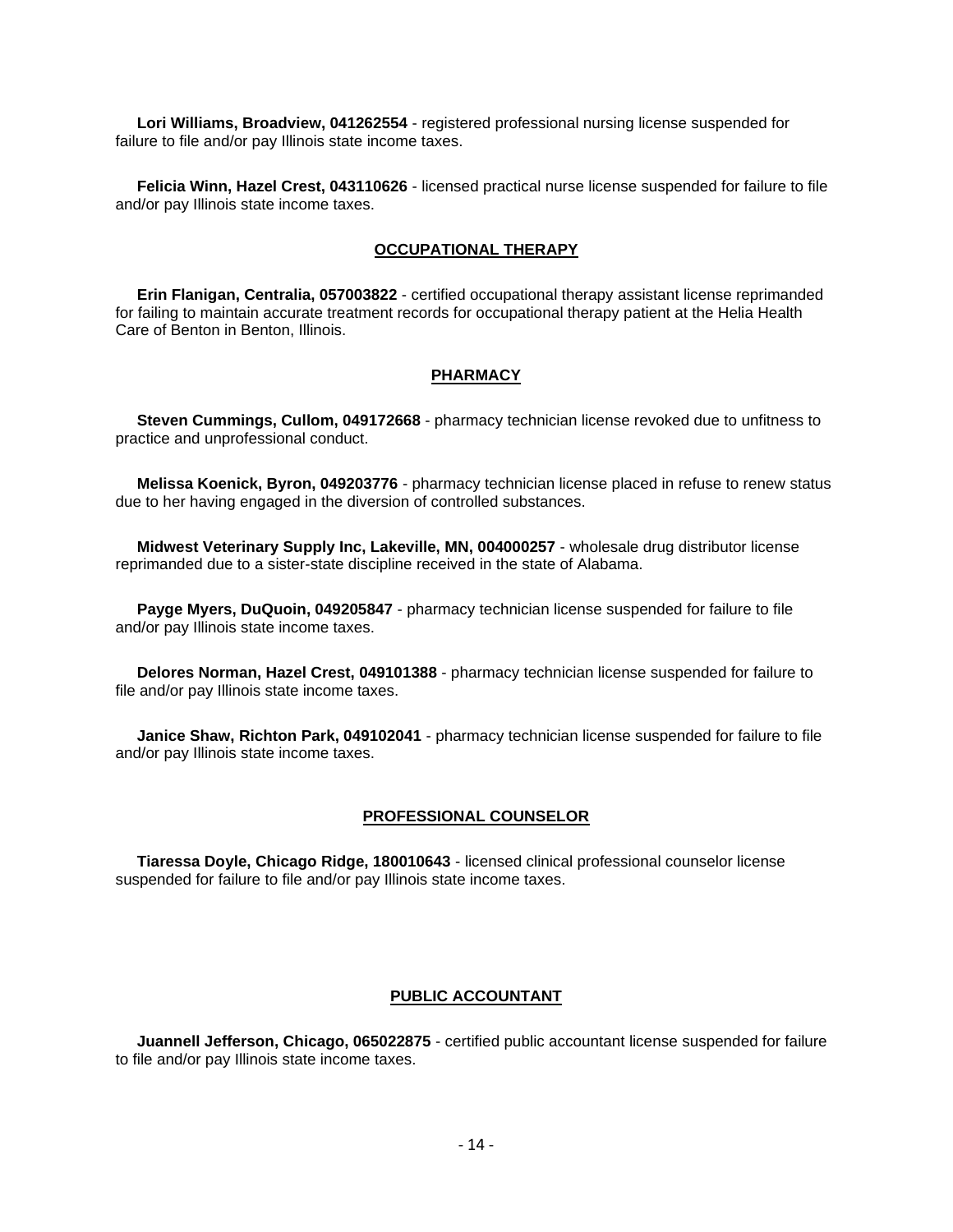# **SOCIAL WORKER**

 **Richard Pearce, Herrin, 150005757** - social worker license suspended for failure to file and/or pay Illinois state income taxes.

# **DIVISION OF REAL ESTATE**

# **UNLICENSED**

 **Rockne Brosman, Bettendorf, IA** - ordered to cease and desist from engaging in appraisal activities in the State of Illinois that require a license and shall pay a \$2,000 civil penalty for performing multiple appraisals without a license.

**Peter Myers, Chicago** - ordered to cease and desist the unlicensed practice of real estate.

 **Eldred Nehmelman, Green Valley** - ordered to cease and desist the unlicensed practice of real estate and shall pay a \$75,000 civil penalty for practicing real estate without a license.

 **Ketan Thakker and Ubid.com, Chicago** - a \$1,000 civil penalty imposed jointly and severally and order to cease and desist from engaging in any auction activities in the State of Illinois that require a license pursuant to the Auction License Act.

 **Tradekraft Property Services LLC, Kevin Lawler, Tony Adreani Jr., and Allan Kircher, Chicago** - a \$9,000 civil penalty imposed jointly and severally and ordered to cease and desist the unlicensed practice of real estate due to their advertising of real estate services without a license.

# **AUCTIONEER**

 **Steve Evans, Clinton, 440000812** - auctioneer license surrendered for failure to complete the continuing education prior to renewing the license and for stating on the renewal application that the continuing education had been completed.

 **Michael Hammond, Salem, 441001296** - auctioneer license fined \$500 for conducting an auction without a written contract.

 **Jay Tamblyn, Manteno, 441002217** - auctioneer license surrendered for failure to complete the continuing education prior to renewing the license and for stating on the renewal application that the continuing education had been completed.

#### **HOME INSPECTOR**

 **Corey Anderson, Versailles, 450010363** - home inspector license fined \$500 for failure to complete continuing education prior to renewing the license and for stating on the renewal application that the continuing education had been completed.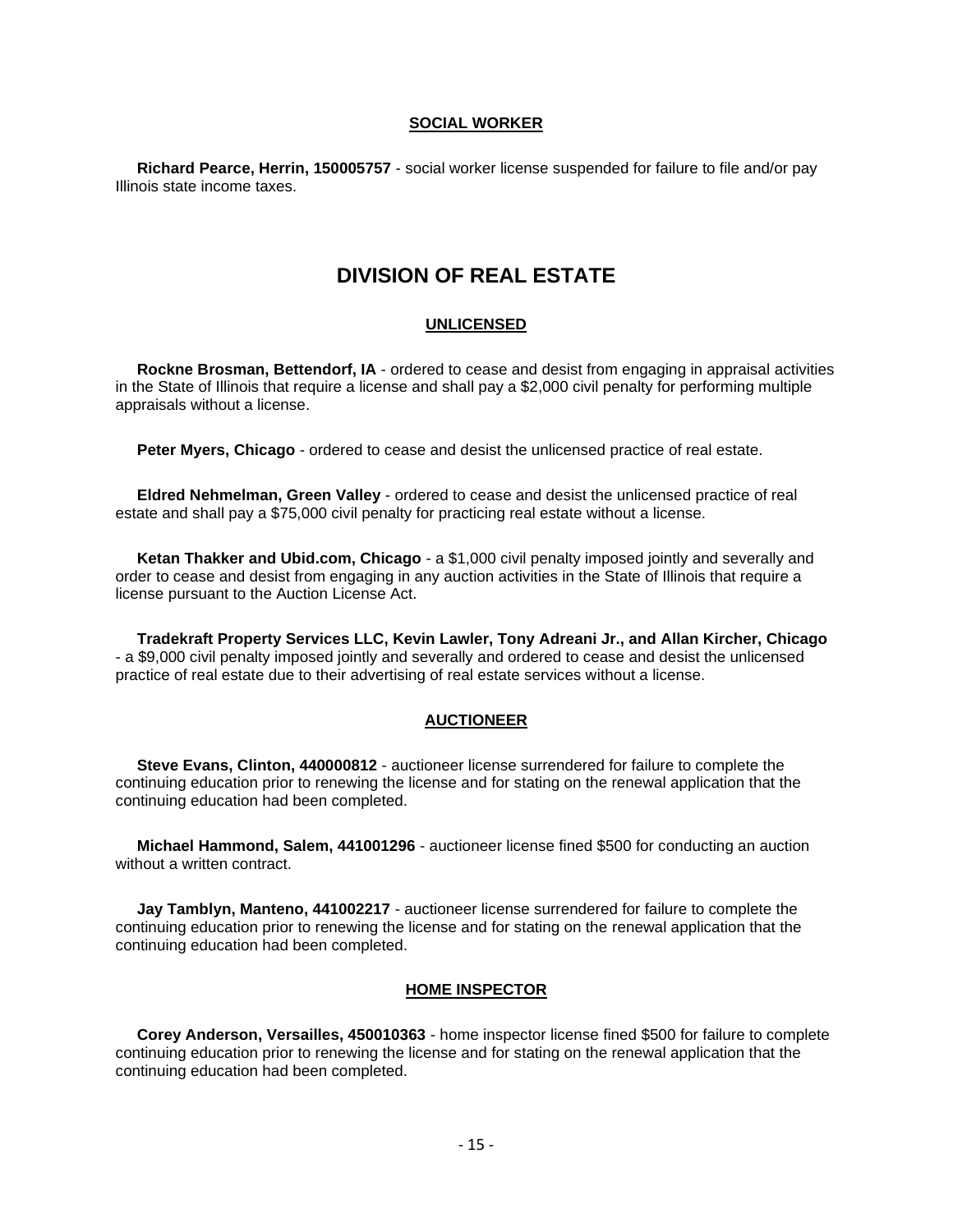**Ronald Baczynski, Morris, 450011487** - home inspector license surrendered for failure to complete continuing education prior to renewing the license and for stating on the renewal application that the continuing education had been completed.

 **David Beckman, Bourbonnais, 450001246** - home inspector license surrendered for failure to complete continuing education prior to renewing the license and for stating on the renewal application that the continuing education had been completed.

 **Philip Borkstrom, South Holland, 450001241** - home inspector license fined \$500 for failure to complete continuing education prior to renewing the license and for stating on the renewal application that the continuing education had been completed.

 **Lester Decarlo, Manhattan, 450003986** - home inspector license remains suspended for failure to complete the continuing education prior to renewing the license and for stating on the renewal application that the continuing education had been completed.

 **William Denny, Johnsburg, 450004038** - home inspector license fined \$500 for failure to complete continuing education prior to renewing the license and for stating on the renewal application that the continuing education had been completed.

 **Lial Field, Belleville, 450011427** - home inspector license surrendered for failure to complete continuing education prior to renewing the license and for stating on the renewal application that the continuing education had been completed.

 **Thomas Flannery, Tinley Park, 450010074** - home inspector license surrendered for failure to complete continuing education prior to renewing the license and for stating on the renewal application that the continuing education had been completed.

 **Keith Marshall, Aurora, 450011571** - home inspector license surrendered for failure to complete the continuing education prior to renewing the license and for stating on the renewal application that the continuing education had been completed.

 **Adrii Okipnyi, Hanover Park, 450011811** - home inspector license surrendered for failure to complete continuing education prior to renewing the license and for stating on the renewal application that the continuing education had been completed.

 **Kevin Pepe, Oak Forest, 450011339** - home inspector license surrendered for failure to complete the continuing education prior to renewing the license and for stating on the renewal application that the continuing education had been completed.

# **REAL ESTATE**

 **George Allen Jr., Chicago, 473014895** - real estate leasing agent license suspended for violation of the terms of a consent order.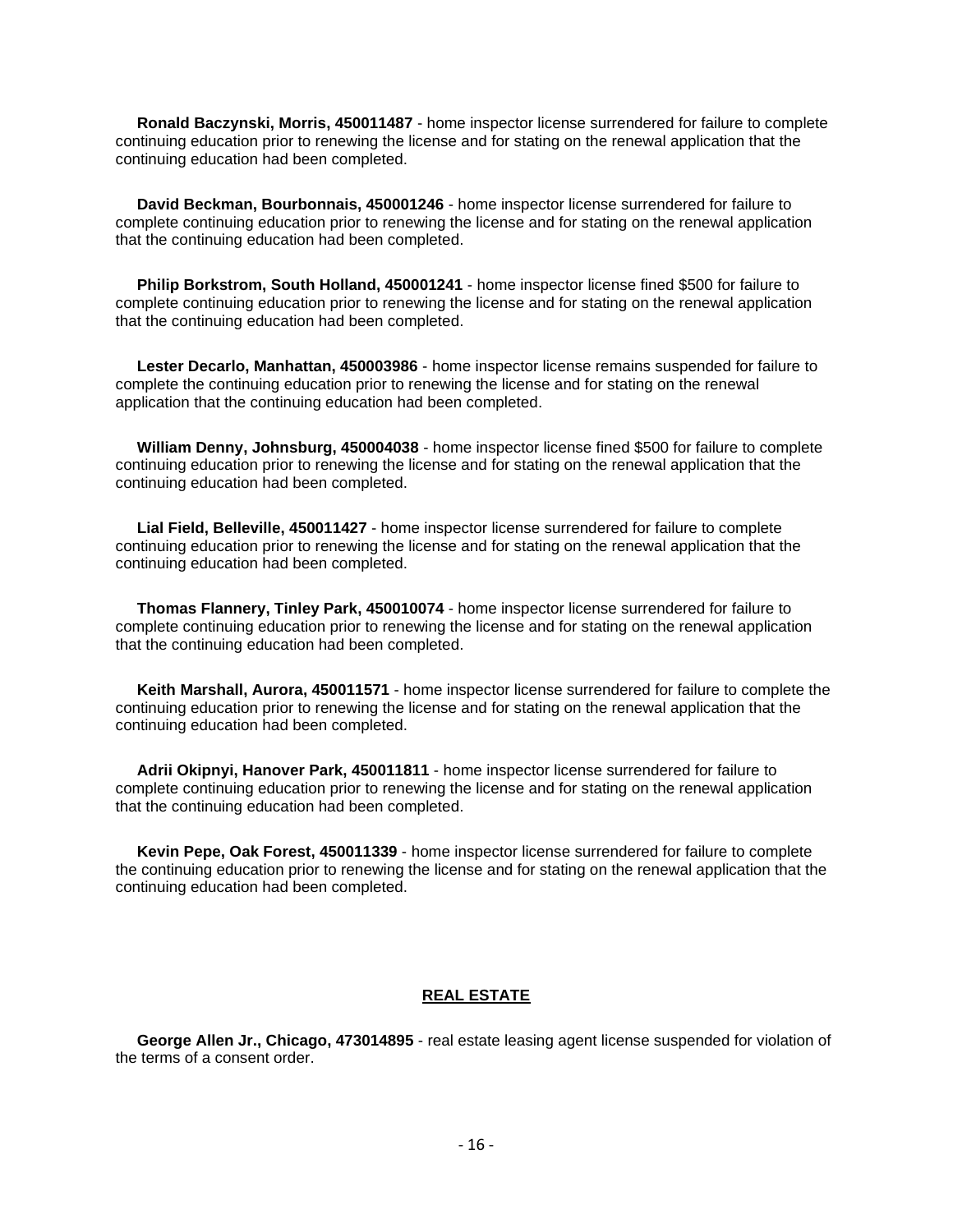**Debra Antaramian, Chicago, 473015097** - real estate leasing agent license suspended for violation of the terms of a consent order.

 **Edwin Aquino, Chicago, 473013606** - real estate leasing agent license suspended for failure to file and/or pay Illinois state income taxes.

 **Pedro Astudillo, Chicago, 475137538** - real estate broker license suspended for failure to file and/or pay Illinois state income taxes.

 **Lishelle Bishop, Chicago, 471019258** - real estate managing broker license suspended for failure to file and/or pay Illinois state income taxes.

 **Beth Bunnell Ryan, Chicago, 471008635 and Ryan Realty & Associates, 478011370, Chicago**  real estate managing broker and real estate corporation licenses are fined \$2,500 jointly and severally; in addition, real estate broker license ordered to complete classes for allowing a potential buyer to access the property without being accompanied by a licensee.

 **Tammy Carlock, Plainfield, 475143390** - real estate broker license suspended for failure to file and/or pay Illinois state income taxes.

 **Breanna Crosby, Forest Park, 473017201** - real estate leasing agent license suspended for failure to file and/or pay Illinois state income taxes.

 **Lakrisha Davis, Chicago, 475176092** - real estate broker license suspended for failure to file and/or pay Illinois state income taxes.

 **Joan Dim, Santa Monica CA, 475144987** - real estate broker license suspended for failure to file and/or pay Illinois state income taxes.

 **Alex Doyle, Chicago Ridge, 475178450** - real estate broker license suspended for failure to file and/or pay Illinois state income taxes.

 **Scott Feirn, Belvidere, 471008874** - real estate managing broker license fined \$2,000 for representing a broker other than his sponsoring broker and improper advertisements.

 **Larry Foster, Bloomington, 475154489** - real estate broker license suspended and fined \$1,500 for failure to complete the continuing education prior to renewing the license and for stating on the renewal application that the continuing education had been completed.

 **Marta Halewicz, Oak Lawn, 475108731** - real estate broker license suspended for a minimum period of one year due to felony convictions and stating on her application that she had no felony conviction.

 **Jerome Harper, Chicago, 475177533** - real estate broker license suspended for failure to file and/or pay Illinois state income taxes.

 **Kittrell Hickman, Calumet City, 473013756** - real estate leasing agent license suspended for violation of the terms of a consent order.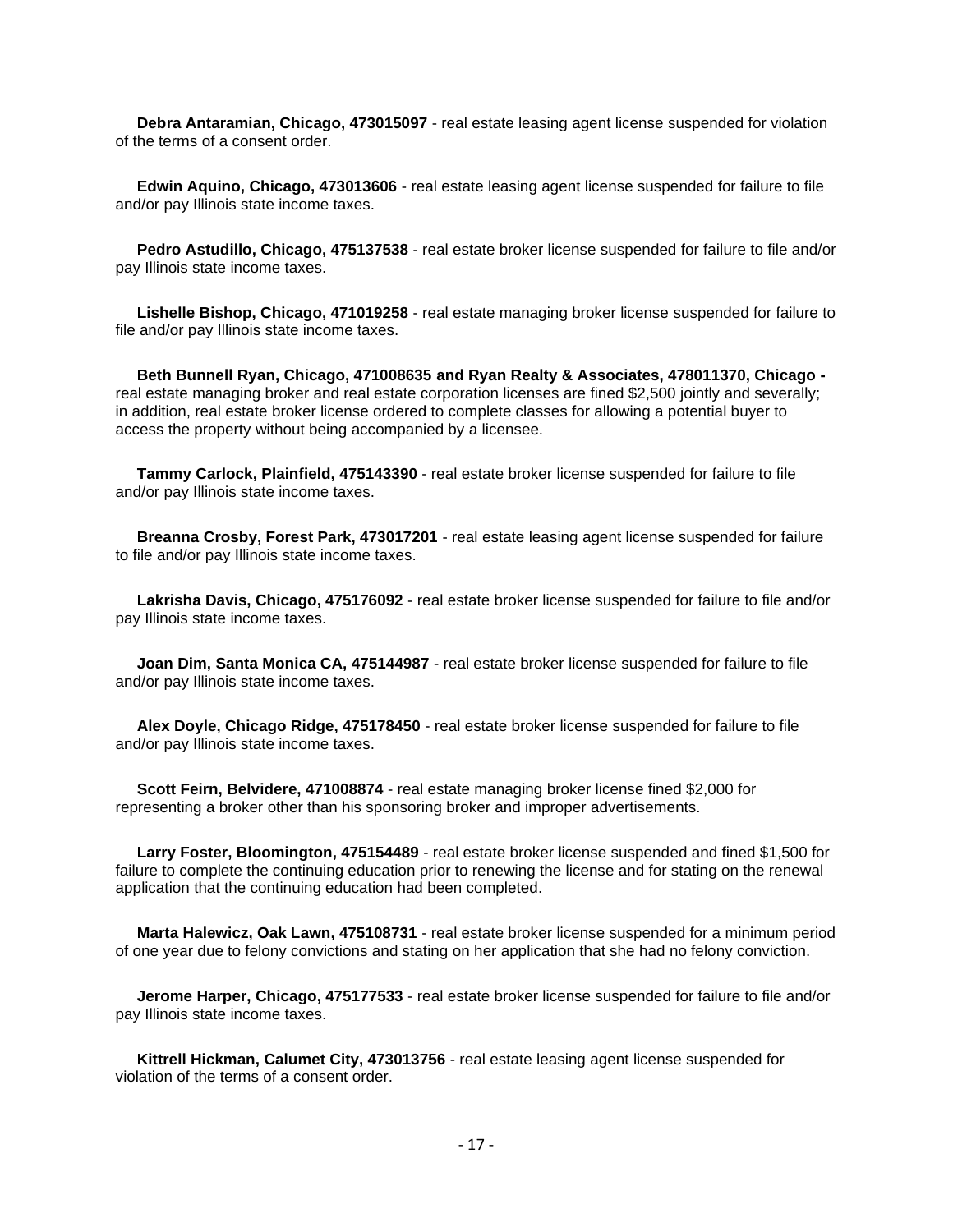**Erik Kikke, Elmwood Park, 4751491998** - real estate broker license suspended for a minimum period of six months and fined \$1,000 for failure to complete continuing education prior to renewing the license and for stating on the renewal application that the continuing education had been completed.

 **Roza Komorowska, Chicago, 471019625** - real estate managing broker license suspended for failure to file and/or pay Illinois state income taxes.

 **Jonathan Lesnick, Chicago, 473014006** - real estate leasing agent license suspended for failure to file and/or pay Illinois state income taxes.

 **Mabus Real Estate Inc, Springfield, 478027019 and Jacob Mabus, Springfield, 471.009302** -real estate broker corporation and real estate managing broker licenses are revoked and fined \$5,000 jointly and severally for failing to complete a Brokerage Verification Report and provide the Department with documents requested during a Brokerage Verification Examination.

 **Veronica Markham, Chicago, 473015008** - real estate leasing agent license suspended for violation of the terms of a consent order.

 **Maxine McDonald, Chicago, 475185437** - real estate broker license suspended for failure to file and/or pay Illinois state income taxes.

 **Marco Mejia, Chicago, 475160999** - real estate broker license suspended for violation of the terms of a consent order.

 **Pablo Morado, Cary, 475178165** - real estate broker license suspended for failure to file and/or pay Illinois state income taxes.

 **Deborah Nick, Chicago, 475156290** - real estate broker license suspended for failure to file and/or pay Illinois state income taxes.

 **IN REM Real Estate Company, Chicago, 478026409 and Sabih Quadeer, Chicago, 471017887**  real estate corporation and real estate managing broker licenses surrendered for non-compliance with the Department's requests and for failure to comply with a broker verification report.

 **John Robinson, Evanston, 475142589** - real estate broker license suspended for failure to file and/or pay Illinois state income taxes.

 **Ryan Smith, Western Springs, 475150650** - real estate broker license suspended for failure to file and/or pay Illinois state income taxes.

 **Alan Stern, Park Ridge, 475119912** - real estate broker fined \$1,500 for failure to complete the continuing education prior to renewing the license and for stating on the renewal application that the continuing education had been completed.

 **Linda Wong, Chicago, 475177664** - real estate broker license suspended for failure to file and/or pay Illinois state income taxes.